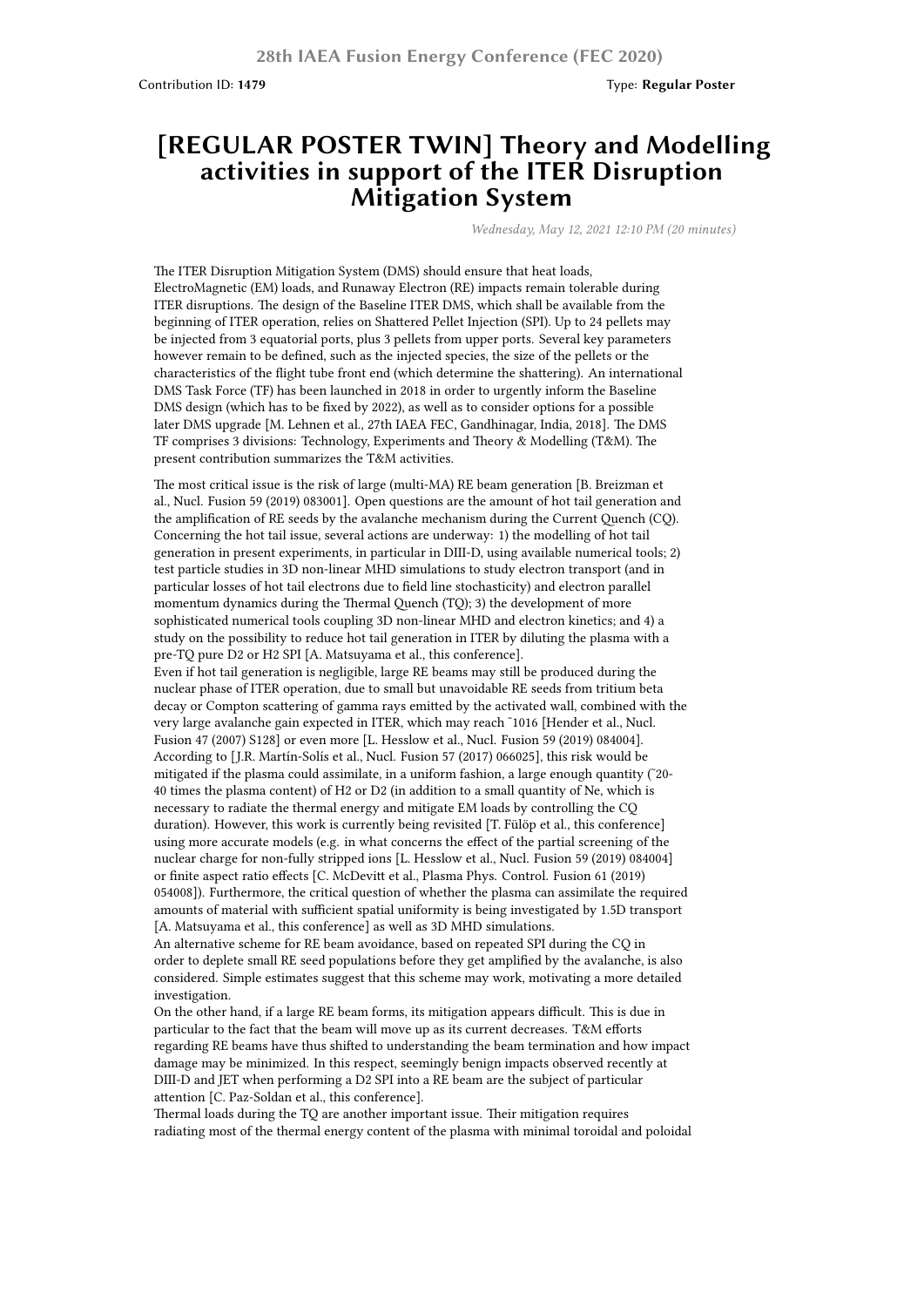peaking factors. Non-linear 3D MHD simulations with JOREK, M3D-C1 and NIMROD show that simultaneous dual SPI from toroidally opposite ports can substantially reduce radiation asymmetries, as illustrated in Figure 1. Work is underway to assess the effect of imperfect synchronization between the different pellets.



Figure 1: Toroidal distribution of the radiated power (normalized to the toroidally averaged radiated power) from a JOREK simulation of Ne+D2 SPI into an ITER plasma, either from a single injector (left) or from two toroidally opposite and perfectly synchronized injectors (right). The green and blue curves correspond to the pre-TQ, while the red curves are right after the TQ.

In parallel to the above-described efforts dedicated to providing urgently-needed input for the DMS design, actions are underway to 1) improve theories and models of disruptions and SPI; 2) benchmark and validate modelling tools; and 3) explore alternative solutions in case the Baseline SPI-based DMS turns out not to be fully effective.

Work on model improvements focuses in particular on pellet physics, involving a better description of electron kinetics and radiation in the ablation cloud, and the coupling of dedicated pellet codes to 3D non-linear MHD codes.

A detailed benchmark between non-linear MHD codes has been performed for axisymmetric impurity injection simulations [B. Lyons et al., Plasma Phys. Control. Fusion 61 (2019) 064001] and is being pursued in 3D. Non-linear MHD simulations of SPI are broadly consistent with experimental observations in DIII-D [C. Kim et al., Phys. Plasmas 26 (2019) 042510] and JET [D. Hu et al., APS-DPP 2018] and detailed comparison is in progress. RE generation models are also being compared to experimental data, showing promising agreement for JET massive gas injection cases [L. Hesslow et al., J. Plasma Phys. 85 (2019) 475850601].

In the present contribution, we will overview the progress in the above-mentioned topics and outline directions for future work.

## **Country or International Organization**

France

## **Affiliation**

CEA

**Primary authors:** NARDON, Eric (CEA); MATSUYAMA, Akinobu (National Institutes for Quantum and Radiological Science and Technology); LEHNEN, Michael (ITER Organization); ALEYNIKOV, Pavel (Max-Planck-Institut fur Plasmaphysik, Greifswald, Germany); Dr ARTOLA, F. J. (ITER Organization, Route de Vinnon sur Verdon, 13067 St. Paul Lez Durance, Cedex, France); BANDARU, Vinodh Kumar (Max-Planck-Institute for Plasma Physics, Garching); BANERJEE, DEBABRATA (University of Science and Technology of China); BEIDLER, Matthew (Oak Ridge National Laboratory); BONFIGLIO, Daniele (Consorzio RFX, Padova, Italy); BOOZER, Allen (Columbia University); BREIZMAN, Boris (The University of Texas at Austin); BRENNAN, Dylan (Princeton University); DEL-- CASTILLO-NEGRETE, Diego (Fusion Energy Division. Oak Ridge National Laboratory); FERRARO, Nathaniel